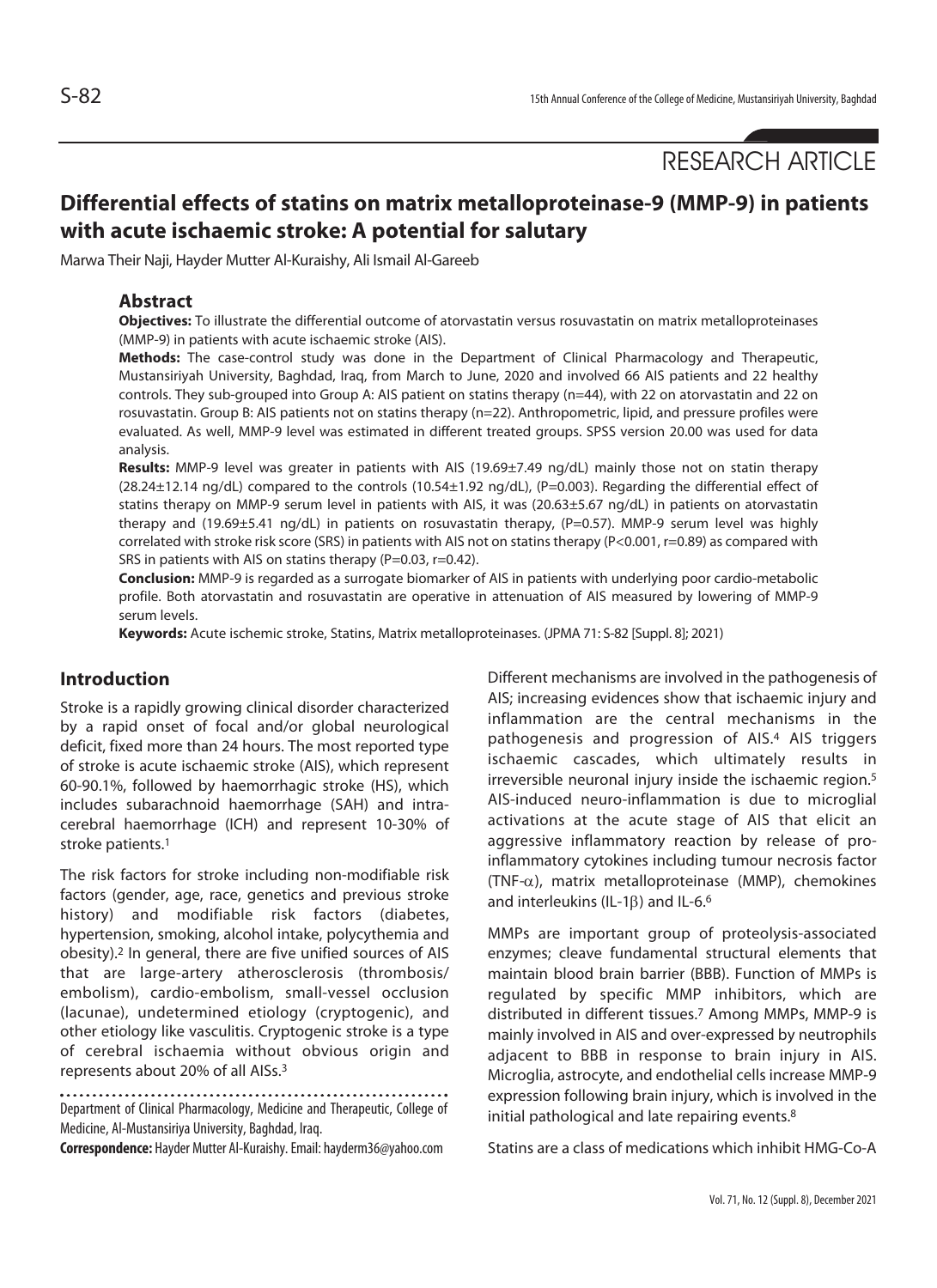15th Annual Conference of the College of Medicine, Mustansiriyah University, Baghdad  $S$ -83

reductase, a rate limiting enzyme in cholesterol biosynthesis. The interruption of mevalonate pathway by statins is linked the pleiotropic effects of statins.9 Farynsyl-pyrophosphate and geranylgeranylpyrophosphate are isoprenoid intermediates that are crucial for prenylation of specific GTPase proteins, which regulate cell differentiation and and cytoskeleton activities.10 In addition, administration of statins during the acute stage of AIS may prevent stroke progression and relapse with reduction of post-stroke complications.11

Therefore, objective of the present study was to demonstrate the differential effect of statins on MMP-9 in AIS patients.

## **Patients and Methods**

This case-control study was completed in the Department of Clinical Pharmacology and Therapeutic, Mustansiriyah University, Baghdad, Iraq, from March to June, 2020. This study was permitted by Scientific Committee and Editorial Board, College of Medicine, AL-Mustansiriyah University. A total of 88 participants (66 patients with AIS and 22 healthy controls) were involved in this study. The sample size was calculated according to the population size regarding 95% confidence interval and 5% marginal error. At first, 131 AIS patients were recruited, however, 65



**Figure-1:** Consort-flow diagram of the present study.

of them were excluded due to haemorrhagic stroke (n=12), transient ischaemic attack (TIA) (n=13), acute renal failure (n=15), heart failure (n=9), malignancy (n=7), and liver cirrhosis (n=3). Therefore, only 66 patients were included, as shown in the consort-flow diagram of the present study (Figure-1). The included cohorts were hospitalized patients within 48 hours of focal neurological deficit, confirmed by computed tomography (CT) scan and magnetic resonance imaging (MRI). The selected 66 patients were initially subdivided into two groups following detailed medical history and physical examination.

Group A: AIS patients on statin therapy (n=44), either atorvastatin (n=22) or rosuvastatin (n=22).

Group B: AIS patients not on statin therapy (n=22).

Patients age  $\geq$  45 years, those with neurological symptoms of AIS within 48 hours, and with positive findings confirmed by MRI or CT.

Any patient having renal failure, heart failure, liver failure, thyroid disease, malignancy, head trauma, cerebral haemorrhage, TIA, pregnancy, lactation, and other chronic disorders were excluded.

Height and weight of patients were measured by anthropometric scales, body mass index (BMI) was

calculated by the formula: BMI= Body Weight (kg) /Height (m2). Blood pressure profile, including; systolic blood pressure (SBP), and diastolic blood pressure (DBP) were measured by automated digital sphygmomanometer. Besides, mean arterial pressure (MAP) and pulse pressure (PP) were estimated by specific equations.12

Biochemical variables were tested by obtaining 5mL of blood sample after 12 hours overnight fasting. The blood samples were centrifuged at 3000/rpm and stored at (-20C°) to be utilized later. The study parameters included lipid profile (triglycerides (TGs), total cholesterol (TC), and highdensity lipoprotein (HDL), by using instant cholesterol kit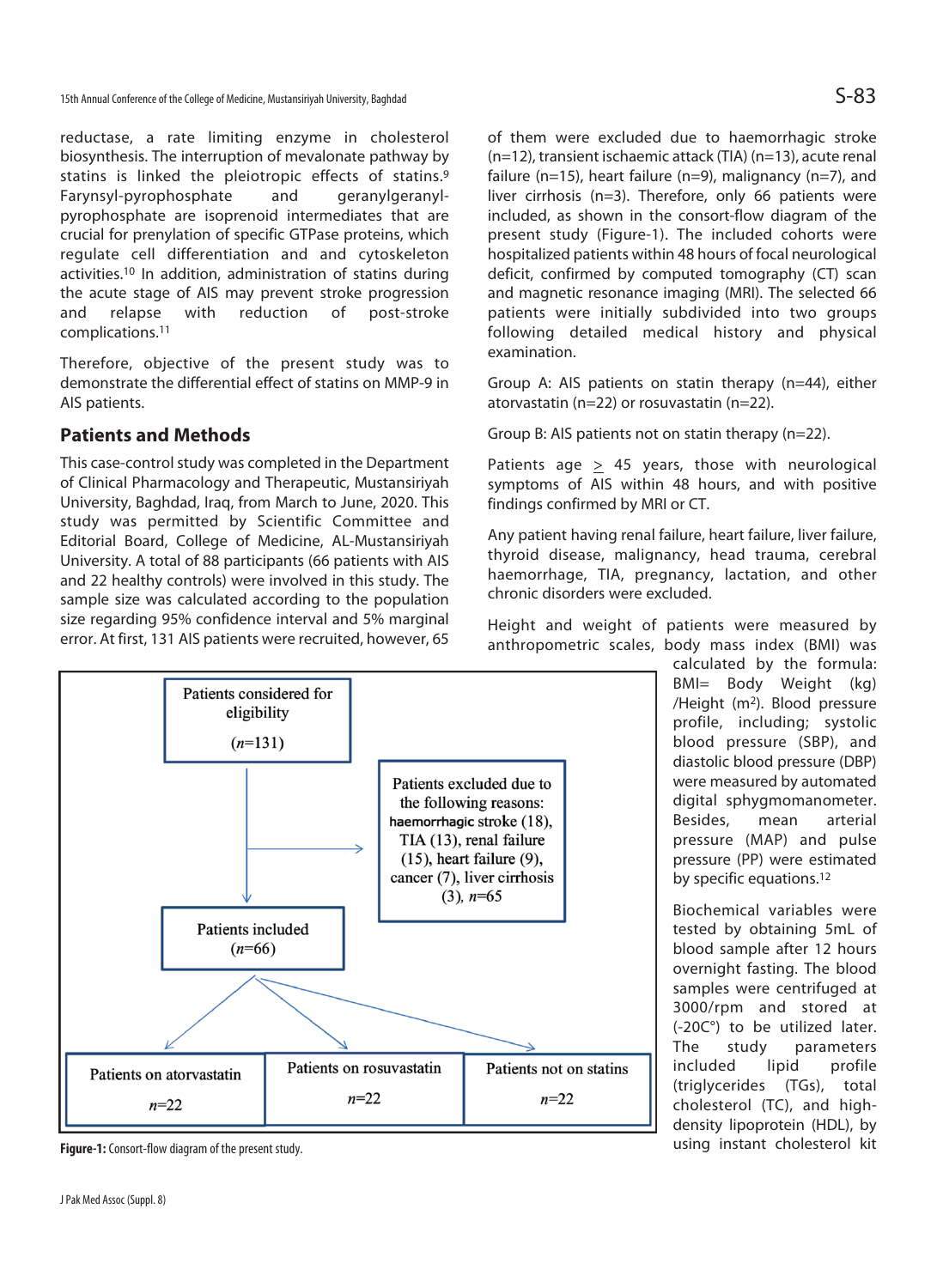(Abbott, A.S.A) in ARCHITECT C 4000. While, low density lipoprotein (LDL), very low-density lipoprotein (VLDL) were calculated by the following equations; LDL=TC-HDL- (TG/5), VLDL= TGs/5. Atherogenic Index (AI) =log (TG/HDL), cardiovascular risk index (CVRI) = TG/HDL and cardiac risk ratio (CRR) =TC/HDL were estimated.13 MMP-9 serum level was measured by utilizing an ELISA kit (MyoBio source, USA.) on the basis of sandwich method.

Stroke risk score (SRS) was evaluated according to the underlying cardio-metabolic risk factors according to Kate et al method.14

Data of the present study was analyzed by using SPSS version 20 and presented as means and standard deviations. Un-paired student t test was applied to detect the significance of differences between two groups. Besides, one way analysis of variance (ANOVA) and posthoc test were applied to detect significance of differences among different treated groups. Level of significance was regarded when P value was less than 0.05.

## **Results**

In the present study, 66(75%) of the enrollments were patients with AIS compared to 22(25%) healthy controls with a mean age of 67.81±12.84 years and nearly equal male-female ratio (51.13%-48.86%). Also 30(45.45%) of patients with AIS were cigarette smokers. The duration of AIS was short (days), and most of the patients presented with motor deficits and paralysis 32(48.49%), coma 8(12.12%), sudden visual loss 7(10.60%), and other neurological dysfunction like aphasia, dysphasia, dysphagia, delirium, and convulsion. Moreover, patients



**Figure-2:** MMP-9 serum level in patients with AIS regarding statins therapy as compared with the controls.

S-84 15th Annual Conference of the College of Medicine, Mustansiriyah University, Baghdad

**Table-1:** Characteristics of the present study.

| <b>Variables</b>             | n, mean $\pm$ SD, % |  |
|------------------------------|---------------------|--|
| Ν                            | 88                  |  |
| AIS                          |                     |  |
| Control                      | 66(75.00)           |  |
|                              | 22(25.00)           |  |
| Age (years)                  | $67.81 \pm 12.84$   |  |
| Gender (Male: Female ratio)  | 45(51.13):43(48.86) |  |
| Smoking                      | 30(45.45)           |  |
| Duration of AIS(days)        | $1.3 + 1.03$        |  |
| <b>Clinical Presentation</b> |                     |  |
| Coma                         | 8(12.12)            |  |
| <b>Paralysis</b>             | 32(48.49)           |  |
| <b>Visual loss</b>           | 7(10.60)            |  |
| Aphasia and dysphasia        | 6(9.09)             |  |
| Convulsion                   | 2(3.03)             |  |
| Dysphagia                    | 4(6.060             |  |
| Delirium                     | 7(10.60)            |  |
| <b>Associated diseases</b>   |                     |  |
| Dyslipidaemia                | 65(98.48)           |  |
| Hypertension                 | 66(100.00)          |  |
| <b>IHD</b>                   | 10(27.27)           |  |
| <b>Previous CVA</b>          | 22(33.34)           |  |
| <b>Atrial fibrillation</b>   | 4(6.06)             |  |
| Dementia                     | 2(3.03)             |  |
| Parkinson disease            | 2(3.03)             |  |
| <b>Medications</b>           |                     |  |
| <b>Statins</b>               | 44(66.67)           |  |
| Amlodipine                   | 13(19.69)           |  |
| <b>ACEIS</b>                 | 8(12.12)            |  |
| <b>ARBs</b>                  | 14(21.21)           |  |
| Antiplatelets                | 32(48.49)           |  |
| <b>B-blockers</b>            | 32(48.49)           |  |

Data are expressed as N, mean±SD, %, M: F: male: female, IHD: ischaemic heart disease, CVAs: cerebro-vascular accidents, ACEIs: angiotensin converting enzyme inhibitors, ARBs: angiotensin receptor blockers.

#P<0.05 compared to the control.

with AIS were associated with different cardio-metabolic disorders including; hypertension 66(100%), dyslipidaemia 65(98.48%), ischaemic heart disease (IHD) 10(27.27%), previous CVAs 22(33.34%), AF 4(6.06%), and other neurological disorders such as dementia 2(3.03%) and Parkinson disease 2(3.03%). Concerning the associated and current pharmacotherapy, 44(66.67%) patients were on statins therapy compared with 22 (33.37%) patients not on statins therapy. According to the medical history of drug therapies, AIS patients also received but in an intermittent manner other medication such as anti-hypertensive and anti-platelet medications (Table-1).

BMI did not meaningfully vary between AIS patients and controls (P=0.34). Systolic blood pressure (SBP) was higher in AIS patients as compared to the controls (P=0.0001), however, it was inferior in AIS patients on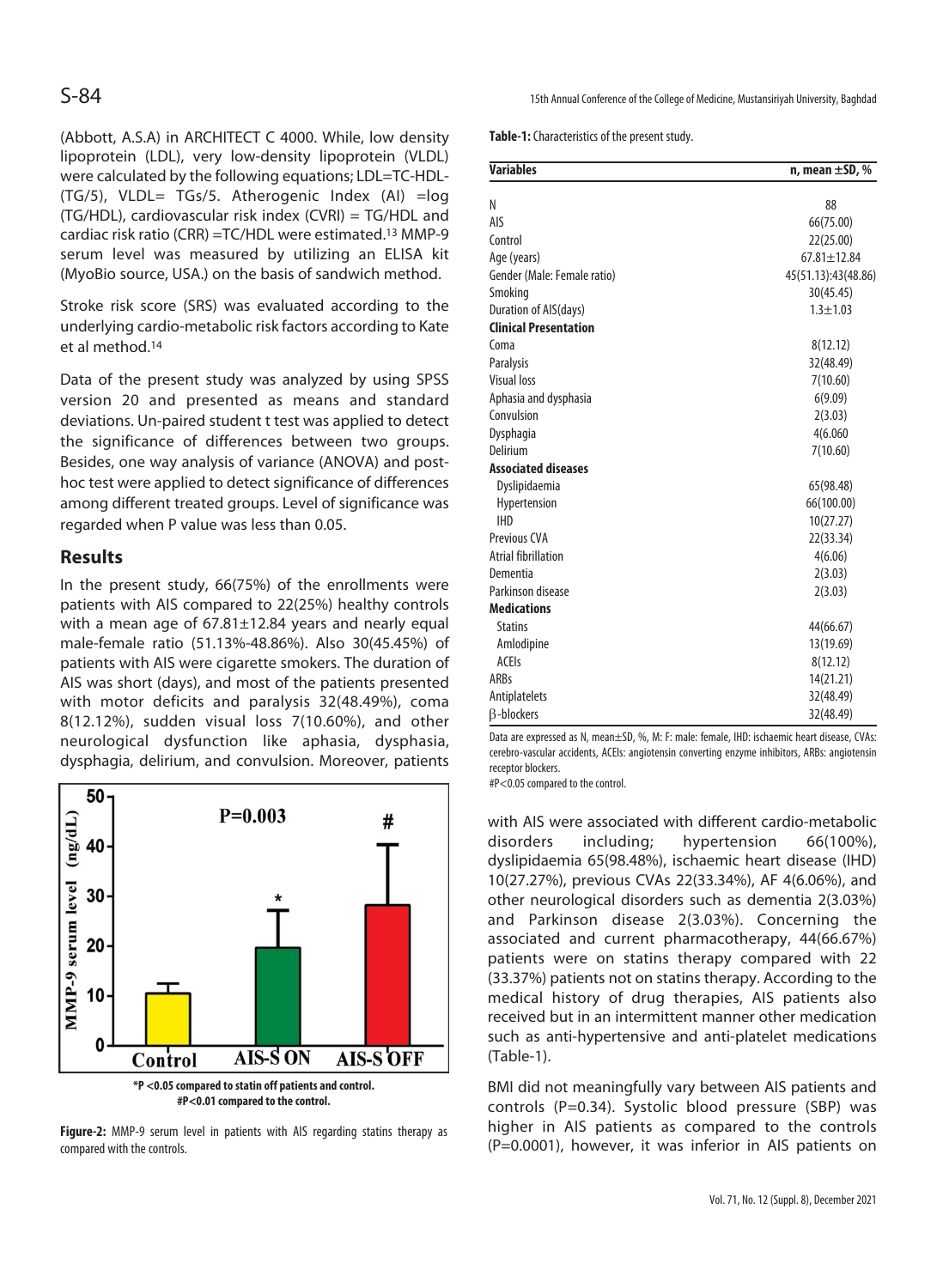15th Annual Conference of the College of Medicine, Mustansiriyah University, Baghdad  $S$ -85

**Table-2:** Cardio-metabolic profile in patients with acute ischaemic stroke.

| <b>Variables</b>        | Control            | AIS (ST) ON           | AIS(ST) OFF           | <b>ANOVA</b> |
|-------------------------|--------------------|-----------------------|-----------------------|--------------|
|                         | (n=22)             | $(n=44)$              | (n=22)                |              |
|                         |                    |                       |                       |              |
| BMl(kq/m <sup>2</sup> ) | $31.87 + 3.12$     | $31.00 + 4.47$        | $32.74 + 5.90$        | 0.34         |
| SBP(mmHq)               | $130.78 + 9.07$    | $143.63 \pm 12.92$ #  | 154.84±15.39*¶        | 0.0001       |
| DBP(mmHq)               | $87.32 + 8.58$     | $89.93 \pm 11.51$     | $93.03 \pm 11.61$     | 0.22         |
| PP(mmHq)                | $43.46 \pm 6.91$   | 53.70±4.09#           | $61.81 \pm 6.95$ *1   | 0.0001       |
| MAP(mmHq)               | $101.80 \pm 8.73$  | $107.83 + 9.67$ #     | $113.63 \pm 11.59$    | 0.003        |
| TC(mq/dL)               | $214.45 + 30.12$   | $210.66 \pm 21.96 \#$ | $259.95 + 32.84*$     | 0.0001       |
| TG(mq/dL)               | $189.80 \pm 13.81$ | 193.34±11.71          | $212.79 \pm 14.61$ *1 | 0.0001       |
| $HDL-C(mq/dL)$          | $53.79 + 8.47$     | $48.92 + 9.06$        | $34.91 \pm 5.93$ *1   | 0.0008       |
| non-HDL-C               | $160.66 + 21.78$   | $161.74 + 20.99$      | $225.04 + 23.81$ *    | 0.0001       |
| LDL(mq/dL)              | $122.70 + 9.63$    | $123.10 + 8.57$       | 182.50±17.61*¶        | 0.0001       |
| VLDL(mg/dL)             | $37.96 + 8.41$     | $38.66 + 9.62$        | $42.55 + 11.56$       | 0.23         |
| LDL/HDL ratio           | $2.28 + 1.08$      | $2.51 \pm 1.09$       | $5.22 \pm 2.05$ *1    | 0.0001       |
| AI                      | $0.18 + 0.03$      | $0.23 + 0.03#$        | $0.42 \pm 0.06$ *1    | 0.0001       |
| <b>CRR</b>              | $3.98 \pm 1.72$    | $4.30 \pm 1.12$       | $7.44 \pm 2.81$ *     | 0.007        |
| <b>CVRI</b>             | $3.52 \pm 1.06$    | $3.95 \pm 1.86$       | $6.09 \pm 2.84$ *1    | 0.007        |

Data are presented as mean ±SD, ANOVA test and Tukey HSD Post-hoc Test, BMI: body mass index; SBP: systolic blood pressure; DBP: diastolic blood pressure; PP: pulse pressure; MAP: mean arterial pressure; TC: total cholesterol; TG: triglyceride; HDL: high density lipoprotein; LDL: low density lipoprotein; VLDL: very low density lipoprotein; AI: atherogenic index, CRR: Cardiac Risk Ratio, CVRI: cardiovascular risk index; ST: statins.

¶\*P <0.05 compared to statin therapy.

statins as compared with the patients with AIS not on statins therapy (P=0.03). While, the diastolic blood pressure (DBP) did not differ significantly in patients with AIS compared to the controls (P=0.22). Both PP and MAP were higher in AIS patients compared to the controls (P=0.0001) and (P=0.003) respectively. Alternatively, lipid profile (TC, TG, LDL, non-HDL) was higher in AIS patients compared to the controls (P=0.0001), though HDL-c was less in AIS patients compared to the controls (P=0.0001). Similarly, lipid profile ratio showed that LDL/HDL ratio, non-HDL-c, CRR, CVRI, and AI were higher in patients with AIS compared to the controls (P=0.0001), (Table-2).



**Figure-3:** Differential effect of statins therapy on MMP-6 in AIS.





**Figure-4:** Correlation of SRS and MMP-9 serum level in patients with AIS regarding statins therapy.

MMP-9 level was higher in AIS patients (19.69±7.49 ng/dL) mainly in those not on statins therapy (28.24±12.14 ng/dL) compared to the controls (10.54±1.92 ng/dL), (P=0.003), (Figure-2). Regarding the differential effect of statins therapy on MMP-9 serum level in patients with AIS, it was (20.63±5.67 ng/dL) in patients on atorvastatin therapy and (19.69±5.41 ng/dL) in patients on rosuvastatin therapy, (P=0.57), (Figure-3). Moreover, MMP-9 serum level was closely associated with stroke risk score (SRS) in AIS patients not on statins therapy (P<0.001, r=0.89) as compared with SRS in patients with AIS on statins therapy ( $P=0.03$ ,  $r=0.42$ ), (Figure-4).

### **Discussion**

Different factors affect the incidence of AIS, such as, gender, age, smoking, dyslipidaemia, hypertension, ischaemic heart disease and previous AIS.15 In the present study, the mean age of AIS patients was 67.81±12.84 years). Yousufuddin and Young's<sup>16</sup> study showed that the ratio of AIS in patient older than 64 years was high. The most vigorous nonmodifiable risk factor for stroke is aging, with the doubling of stroke incidence each ten years beyond 55 years. Aging triggers alterations in the functional and structural cerebral blood flow due to endothelial dysfunction, neuroinflammation, and micro-vascular injury.17

In the present study, about half of the patients with AIS were cigarette smokers. Results from a recent metaanalysis showed that cigarette smokers have a higher risk of AIS as compared with non-smokers, since cigarette smoking increases the risk of AIS by 12% for each increase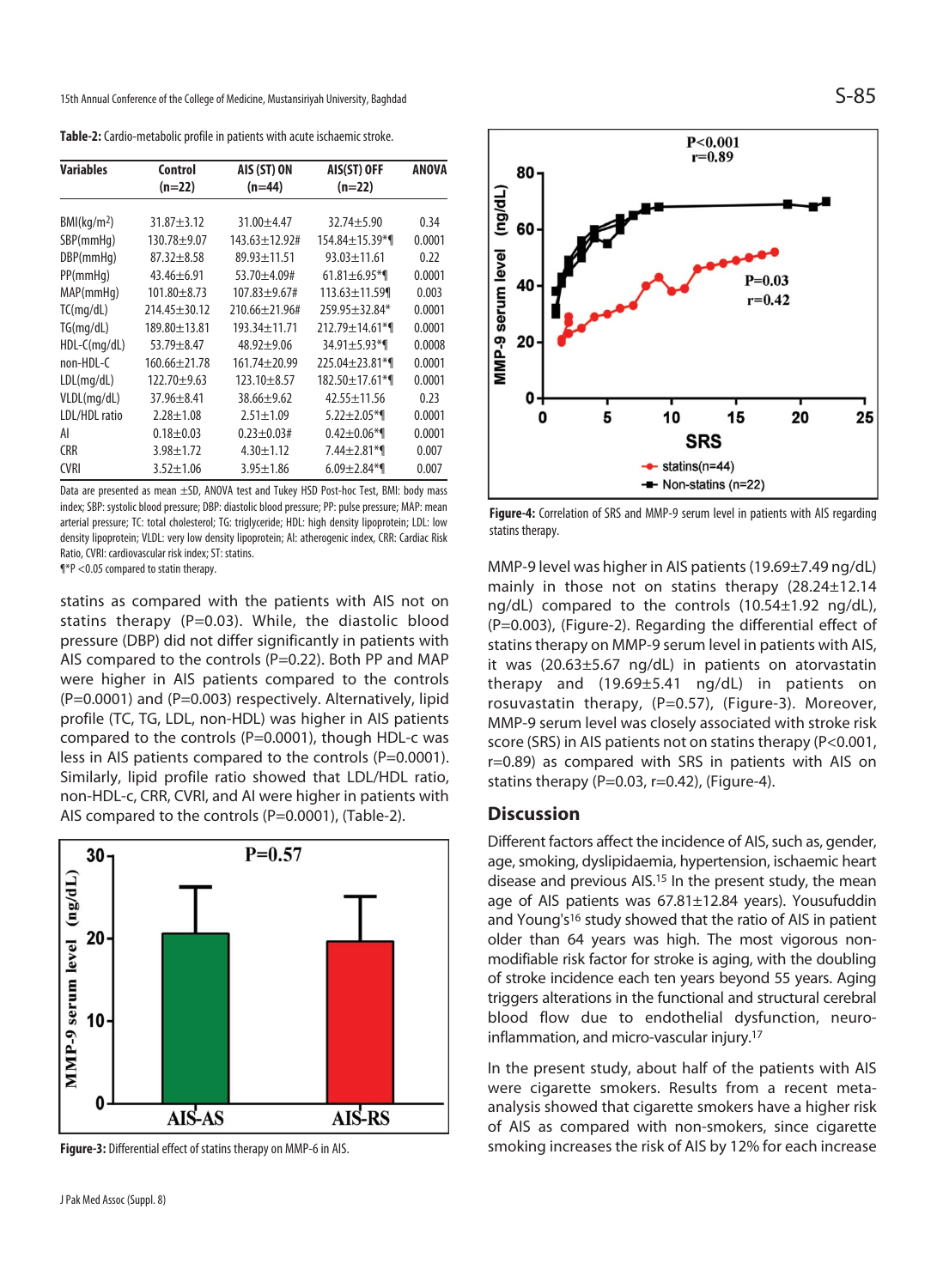of five cigarettes per day. Cigarette smoking triggers endothelial dysfunction, inflammation, lipid peroxidation, platelets activation, coagulation disorders, oxidative stress, and cerebral hypo-perfusion.18

BMI did not considerably differ between AIS patients and controls in the current study. It has been reported that increased BMI is independently associated with lower AIS risk; however, obesity is considered a risk factor for stroke in general population. The mechanism of obesity as a protective factor against stroke is unclear; though, it could be explained by the aggressive and earlier preventive treatments taken by obese patients with cardio-vascular risk factors.19

SBP was higher in AIS patients compared to controls (P=0.0001), however, it was lower in statins-ON AIS patients compared with statins-OFF AIS patients. DBP did not significantly differ between AIS patients and controls (P=0.22). Previous study estimated that statins act as BPlowering agents due to increase of nitric oxide (NO) production, amelioration of endothelial function, antiinflammatory effects, anti-oxidant effects, and antiproliferative effects.20 In the present study, PP and MAP were greater in AIS patients compared to controls, though high MAP, PP, and SBP are independent risk factors for AIS.21

Furthermore, serum lipid concentrations (TC, TG, LDL-c, non-HDL-c) were higher in AIS patients compared to controls, though, HDL-c serum levels were lower in AIS patients compared to controls. This result is consistent with the results of cohort studies in the field of AIS; that found an association between high serum cholesterol levels and risk of AIS. Moreover, an inverse relationship is found between HDL-c levels and risk of AIS. High LDL-c triggers endothelial dysfunction and atherosclerosis leading to cerebral hypoperfusion, while high HDL-c provides a protection against the incidence of AIS.<sup>22</sup> Therefore, the present study illustrated that the underlying cardio-metabolic risk factors, mainly hypertension and dyslipidaemia, are strongly linked with the incidence of AIS.

On the other hand, in the present study, MMP-9 levels were significantly higher in AIS patients compared to the controls since; higher MMP-9 serum level is an evident factor in AIS patients. Following AIS, MMP-9 is overexpressed by microglia, endothelial cells, astrocytes, and neurons. MMP-9 degrades extracellular matrix components and stimulates leukocytes to enter the CNS.23 MMP-9 is involved in both damage and repairing mechanisms, therefore MMP-9-targeted therapies might prevent an early damage and enhance late remodelling effect.24 MMP-9 triggers the disruption of BBB resulting in

extravasation of blood cells and plasma, with subsequent vasogenic oedema to provoke haemorrhagic transformation. High MMP-9 serum concentration during AIS is related to many complications, including large infarct volume, poor prognosis, and haemorrhagic transformation.25 Therefore, MMP-9 can be used as a novel biomarker to predict post-ischaemic complications as haemorrhagic transformation.

Furthermore, measuring MMP-9 serum levels in patients with SAH, within 2 weeks from the start of haemorrhage, might predict the episode of delayed cerebral ischaemia. Some evidences suggest an association between MMP-9 gene polymorphism and risk of AIS since stroke patients with poor neurological consequences had higher MMP-9 serum concentrations compared to other patients.<sup>26</sup> Indeed, many studies described an increase in MMP-9 serum level in AIS patients within the first 24 hours after the start of ischaemia.27 Keeping in mind the negative actions of MMP-9 in the course of AIS, along with some evidence showing its positive functions, it became obvious that using MMP-9 in the diagnosis of AIS is still unclear and needs further studies. Presently there are no studies indicating the effect of blocking of MMP-9 on stroke pathophysiology.

In the current study, MMP-9 serum levels were lower in statins-ON AIS patients compared to statin-OFF AIS patients as low MMP-9 might prevent micro-emboli development and stroke recurrence in post-stroke patients. Cecen et al., illustrated that previous statin treatment in AIS patients inhibit thrombolysis-induced elevation in MMP-9 level.28 In addition, rosuvastatin lowers MMP-9 in a dose-dependent manner leading to noteworthy cardiovascular protection against inflammation-related changes, as well, intensive atorvastatin therapy reduces MMP-9 serum levels in AIS patients and other neurological disorders.29

This study had some limitations including a small sample size, outcomes of AIS patients were not evaluated, as well the sequential brain radiological changes were not evaluated in relation to the MMP-9 serum levels. Though, this study is considered as an introductory step for large forthcoming studies to assess the precise association between AIS and MMP-9 serum levels regarding statins pharmacotherapy.

## **Conclusion**

MMP-9 is regarded as a surrogate biomarker of AIS in patients with underlying poor cardio-metabolic profile. Both atorvastatin and rosuvastatin are effective in attenuation of AIS measured by lowering of MMP-9 serum levels.